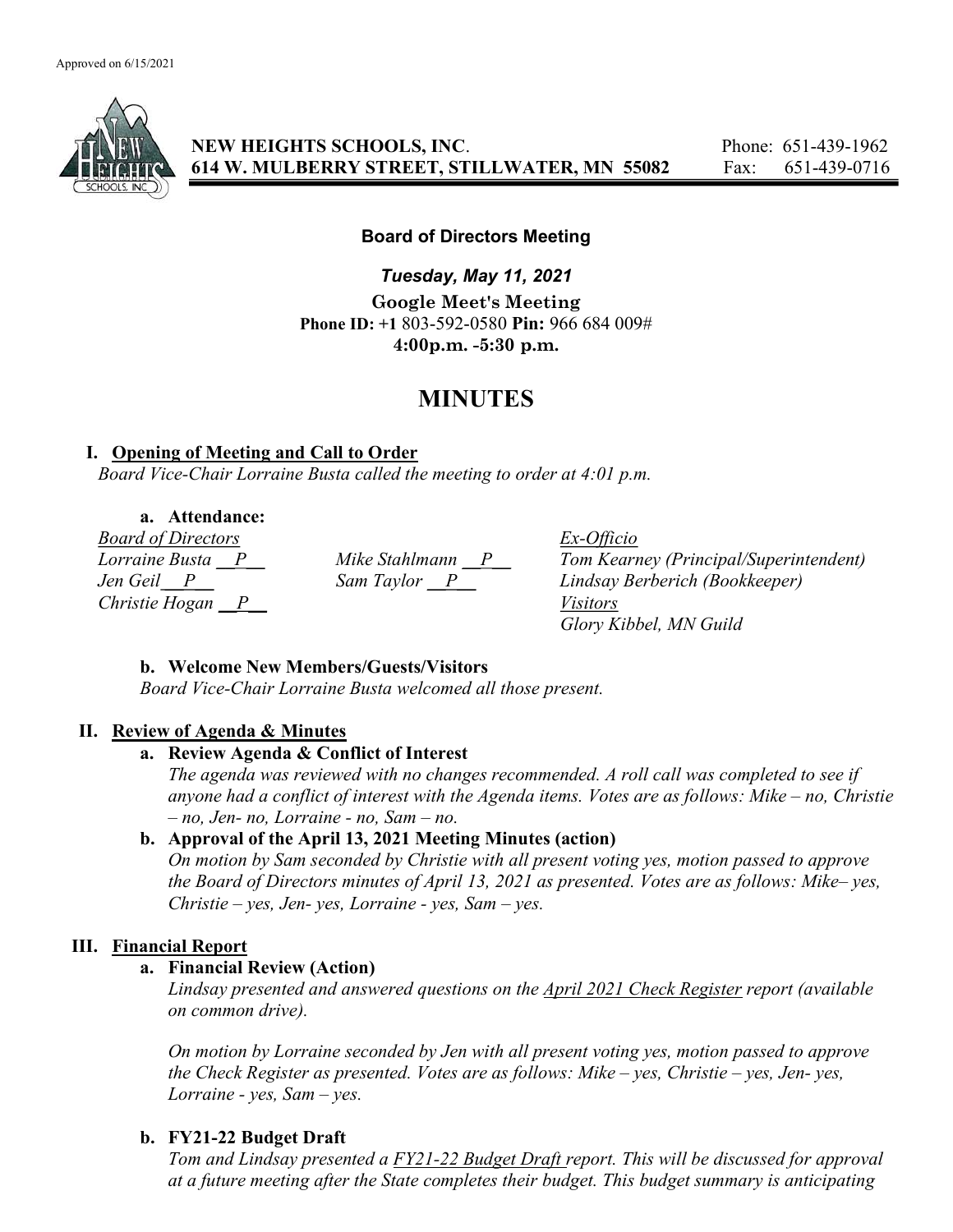an ADM of 115. We reviewed the summary budget with a 115 ADM alongside our revised 110 ADM budget from the current year. The new "what if's" has not been made available. With these changes we should anticipate an approximate 16K surplus after adding another elementary, special education teacher and secondary teacher. Tom is reconsidering purchasing Air Scrubbers with ESSER funds. Lindsay is working on using these ESER2 funds and possibly using ESER3 for next year's budget. Tom is considering using these funds for everyday teaching improvement.

#### IV. Old Business

#### a. Board Goals for 2020-21

- i. To appropriately increase the school's level of social media engagement for the purpose of increasing exposure of the school to gain enrollment and community support by June 2021. Christie led a discussion on the progress of this goal. It looks like our numbers are growing. She would like to carry this goal over to next year. Christie is considering sharing the Sharing Stillwater and Instagram accounts as well as Nextdoor, another local site. With the full support of the Board, she will try Sharing Stillwater by using the yard sale as a trial. Lindsay informed us how many contacts were made on our Website. The enrollment information page was visited 46 times which was up 28% from March. 114 visitors from St Paul area which was a 41% increase. Top referring sites that direct people to our website are Google.com (292), Direct site (162), N/A (97), Bing (8).
- ii. Closely monitor and assess the schools progress towards meeting the authorizer contract goals and determine appropriate responses and corrective action. Sam led a discussion on the Authorizer goals. Christie and Anna will present all data at our next meeting.
- iii. Develop an outline for Five-year strategic plan by December 31,2020 and finalize plan by May 31, 2021 with intent to implement in 2021-2022 school year.

Sam led a discussion on this goal with nothing new to add.

iv. Determine the viability of different models of pre-K programming for the school and select a plan by June 1, 2021.

Sam led a discussion on this goal. Tom will keep us informed. Tom worked with Lindsay to see what local square foot renting goes for. They discovered that to be between \$9 and \$22 dollars a square foot. Tom just got a response from Head Start only for them to say they will get back to him soon.

#### b. Annual Meeting

i. Date & Place (Tuesday May 25, 4:00pm; Google Meets)

Sam discussed the date and time of our Annual Meeting and no changes planned.

ii. Board Vacancies (3)

We agreed to have a seven-member board if possible and post three openings. We have received two candidates so far. Tom will follow up with one candidate who has not yet officially applied.

iii. Publications/mailings - assign member(s)

Lorraine is working to have all necessary publications, emails and mailing are sent out.

iv. Google Meets- (Lindsay)

Lindsay scheduled a Google Meets meeting.

v. Vote Counter/procedure - (Lindsay)

Lorraine and Lindsay will have Google Forms ready for voting.

#### V. New Business

#### a. Graduation Ceremony

Tom discussed the graduation ceremony changes due to the Covid-19 coronavirus pandemic. Tom continues to have conference calls regarding graduations. He discussed options with our small graduation class parents. They agreed to have a Gool Meet ceremony. He has already distributed Caps & Gown's. He invited all graduates to speak and has two adults and three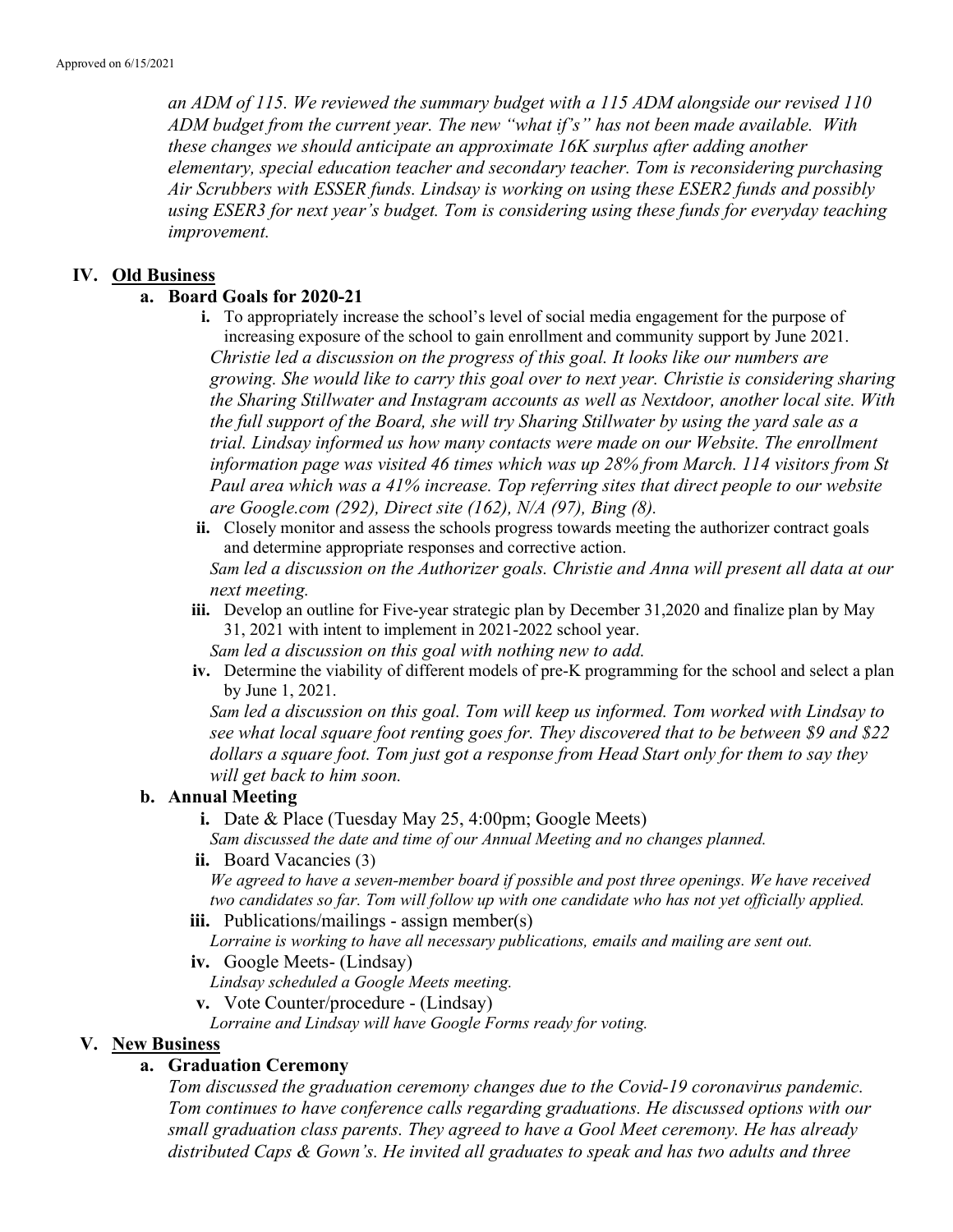students. He is anticipating 9 graduates and over 100 participants. He has already produced our usual graduation video but needs to add the music. This is planned for Tuesday, June  $8^{th}$  at 5:00.

#### b. Relicense Community Membership

Mike led a discussion on the need to appoint a community member to the Relicense Committee.

On motion by Lorraine seconded by Sam with all present voting yes, motion passed to approve the Mike Stahlmann to the Relicense Committee for a two-year term. Votes are as follows: Mike  $-$  abstain, Christie – yes, Jen- yes, Lorraine - yes, Sam – yes.

#### c. Administrative Review (Sam, Lorraine, Jen)

Sam led a discussion on the School Director Evaluation review. Tom Kearney meets in all categories and they were thankful for another year of service. Sam shared the evaluation with the board which included notes in the category column. Lorraine interjected that the Stillwater Mayor has agreed to add support for the new playground. This was only done because of Tom. Tom recognized that we have a very good staff which makes doing his job easier.

On motion by Sam seconded by Christie with all present voting yes, motion passed to approve the evaluation report submitted by the committee members for Principal Mr. Kearney. Votes are as follows: Mike – yes, Christie – yes, Jen- yes, Lorraine - yes, Sam – yes.

#### VI. Policy Review (action)

#### a. Policy Revisions for Approval

i. #504- Student Dress and Appearance  $(\&$  504b) (Jen) Jen led a discussion reviewing this document and recommended changes.

On motion by Jen seconded by Lorraine with all present voting yes, motion passed to adopt the Policy  $#504$ - Student Dress and Appearance (& 504b) as presented. Votes are as follows: Mike – yes, Christie – yes, Jen- yes, Lorraine - yes, Sam – yes.

ii. #304- School Director Evaluation (Christie) Christie led a discussion reviewing this document and recommended changes.

On motion by Christie seconded by Jen with all present voting yes, motion passed to adopt the Policy #304- School Director Evaluation as presented. Votes are as follows: Mike –  $yes, Christie - yes, Jen- yes, Lorraine - yes, Sam - yes.$ 

iii. #426- Nepotism in Employment- Charter Schools (Loraine) Lorraine led a discussion reviewing this document and did not recommend changes.

On motion by Lorraine seconded by Jen with all present voting yes, motion passed to adopt the Policy  $#426$ - Nepotism in Employment as presented. Votes are as follows: Mike – yes,  $Christie - yes, Jen- yes, Lorraine - yes, Sam - yes.$ 

iv. #532- Use of Peace Officers and Crisis Teams to Remove Students with IEPs from School Grounds (Sam) Sam led a discussion reviewing this document and recommended changes.

On motion by Sam seconded by Lorraine with all present voting yes, motion passed to adopt the Policy #532- Use of Peace Officers and Crisis Teams to Remove Students with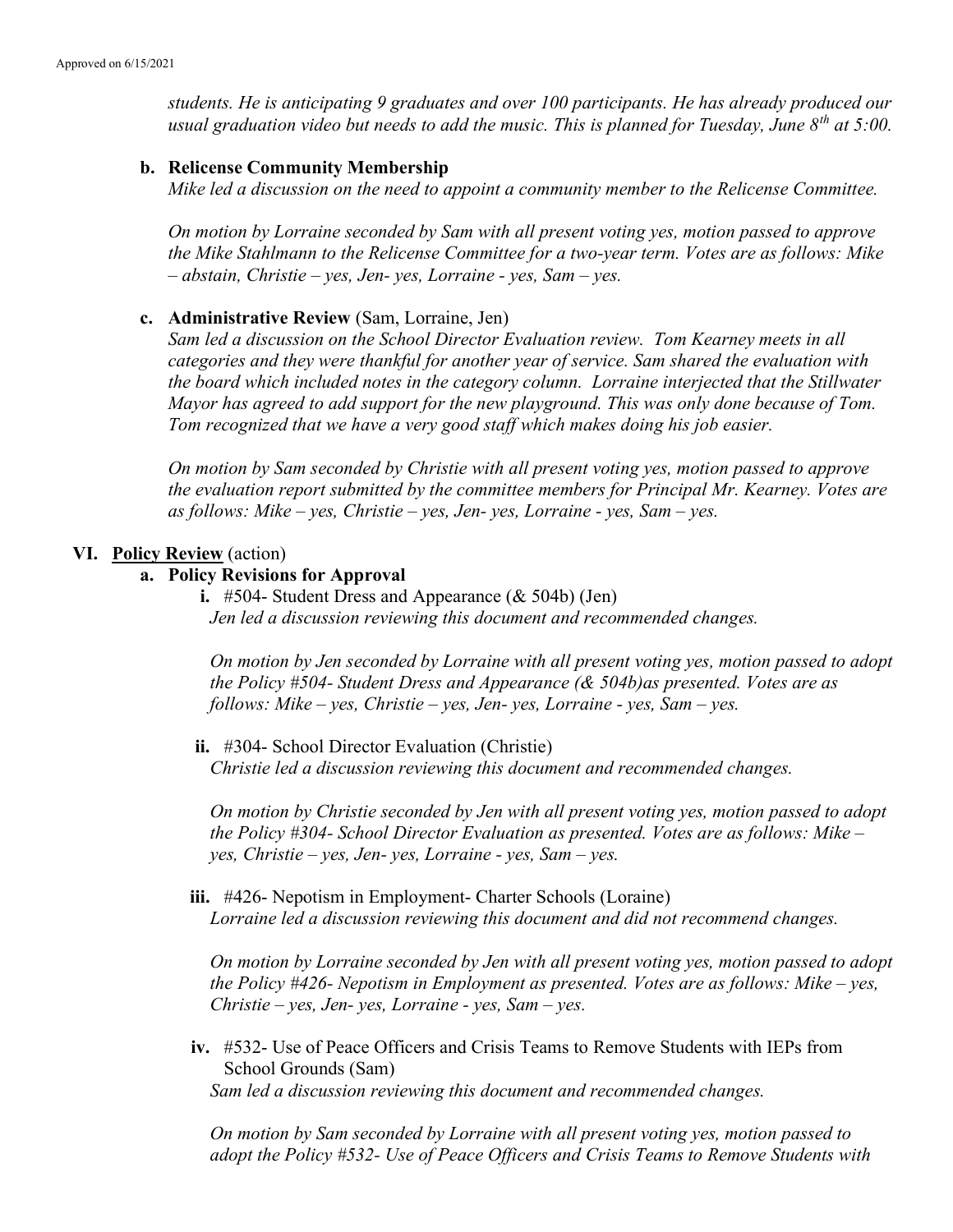IEPs from School Grounds as presented. Votes are as follows: Mike – yes, Christie – yes, Jen- yes, Lorraine - yes, Sam – yes.

#### b. Policies for June

- i. #505- Distribution of Non-school Sponsored Materials
- Lorraine led a discussion on this policy. Sam agreed to review this policy.
- ii. #721- Uniform Grant Guidance Policy Regarding Federal Revenue Sources Lorraine led a discussion on this policy. Jen & Christie agreed to review this policy.

## VII. Administrator's Report

Tom Kearney gave a report on the state of the school including the following:

- Student Statistics: We currently have 124 students enrolled and 122 in the building with a budget of 106 and an estimated ADM just over 111. We have added 17 students and dropped two. Our attendance is currently at 92.7%.
- Covid-19 Updates: Tom reported that the Board meeting will need to be back in-person for our July meeting. Since the Governors lifting of restrictions, we will decide as a school how to meet next year.
- Funding: Tom informed the Board that the \$170K, 1% interest PPP loan money we applied for has been accepted. He also talked about ESSER funds allocations.
- Playground: Tom discussed how well the meeting with the Mayor went. He said the mayor went to this school when he was young. Tom told him how the playground should be accessable to all students including disabled students.
- Head Start: Tom discussed the on-going negating for square foot pricing discussed above.
- Building: Tom said he will be obtaining a boiler's license to ease this requirement during the heating season.

#### VIII. Receive Donations

(no donations this month)

- IX. Other (not to exceed 5 minutes)
	- Glory gave us a critique on our performance as a Board. She will follow-up with a written summary.
	- Sam talked about pursuing re-writing our next year's employee contracts. We agreed to have our attorney draw up a new updated employee contract not to exceed two hours of attorney time.

## X. Set Agenda for Next Regular Meeting

- a. Date & Time (Tuesday, June 15, 9:00pm Google Meet)
- b. Agenda/Responsibilities
	- i. Financial Review (Lindsay)
	- ii. Board Goals (Sam)
	- iii. Officer nomination discussion for 2021-22
	- i. Present/Review #505- Distribution of Non-school Sponsored Materials (Sam)
	- ii. Present/Review #721- Uniform Grant Guidance Policy Regarding Federal Revenue Sources (Jen & Christie)
	- iv. Administrators Report (Tom)
	- v. Recommend 2021-22 Policy Review Cycle (Lorraine)
	- vi. Q-com report